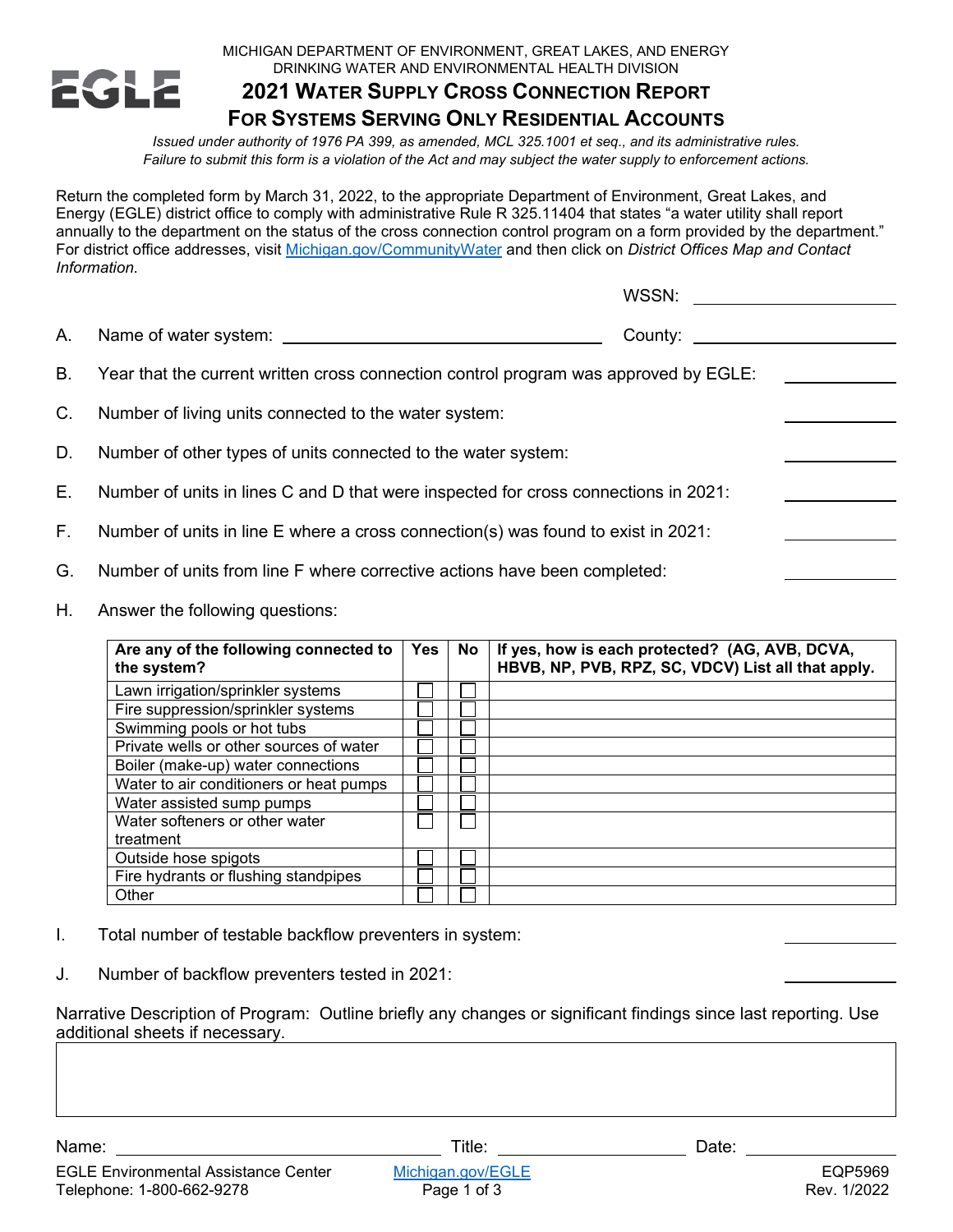## **Instructions for completing the Water Supply Cross Connection Report for Systems Serving Only Residential Accounts**

## **Definitions**:

Inspection: A visual inspection of a living unit, room, building, or any area where plumbing is present to determine whether the potential for a cross connection exists.

Backflow preventer testing: Certain types of backflow preventers must be tested periodically to ensure that they are in good working order. The test consists of a certified or approved tester connecting the backflow preventer to a test kit, and through a known testing process determines whether the assembly is functioning properly (pass) or is in need of repair (fail).

**AG** = Air Gap, **AVB** = Atmospheric Vacuum Breaker, **DCVA** = Double Check Valve Assembly, **HBVB** = Hose Bib Vacuum Breaker, **NP** = No Protection, **PVB** = Pressure Vacuum Breaker, **RPZ** = Reduced Pressure Principle Backflow Preventer, **SC** = Single Check, **VDCV** = Vented Dual Check Valve

- **A.** This is basic information about the water system.
- **B**. State the year the formal cross connection control program was approved by EGLE.
- **C**. This is the number of living units, such as apartments, homes, condominiums, or manufactured houses that are connected to the public water system.
- **D.** This is the number of other types of units, rooms, or areas on the premises that are connected to the public water system that are not counted in C above. Examples are storage units, laundry facilities, heating/AC rooms, water treatment facility areas, etc.
- **E**. This is the total number of units, rooms and areas in C and D that were visually inspected for cross connections during the year.
- **F**. This is the number of units in E where cross connections were found during the inspection process.
- **G**. This is the number of cross connections found in F that have been eliminated or a backflow preventer has been properly installed.
- **H**. Answer yes or no to each question. If yes, state how the items are protected from backflow. For acceptable corrective items, see the 4<sup>th</sup> Edition of EGLE's *Cross Connection Rules Manual.*
- **I**. This is the total number of testable backflow preventers installed on the premises. This includes RPZ assemblies, DCVA, and PRV.
- **J**. Testable assemblies need to be tested upon installation, after a repair or relocation, or at the frequency specified in the approved program. Only certified or approved persons can test the assemblies.

Narrative Description of Program: Any pertinent information, such as systemwide public education activities, loss of accounts due to facility closure or change of owner/tenant, significant enforcement, etc., should be included in this section.